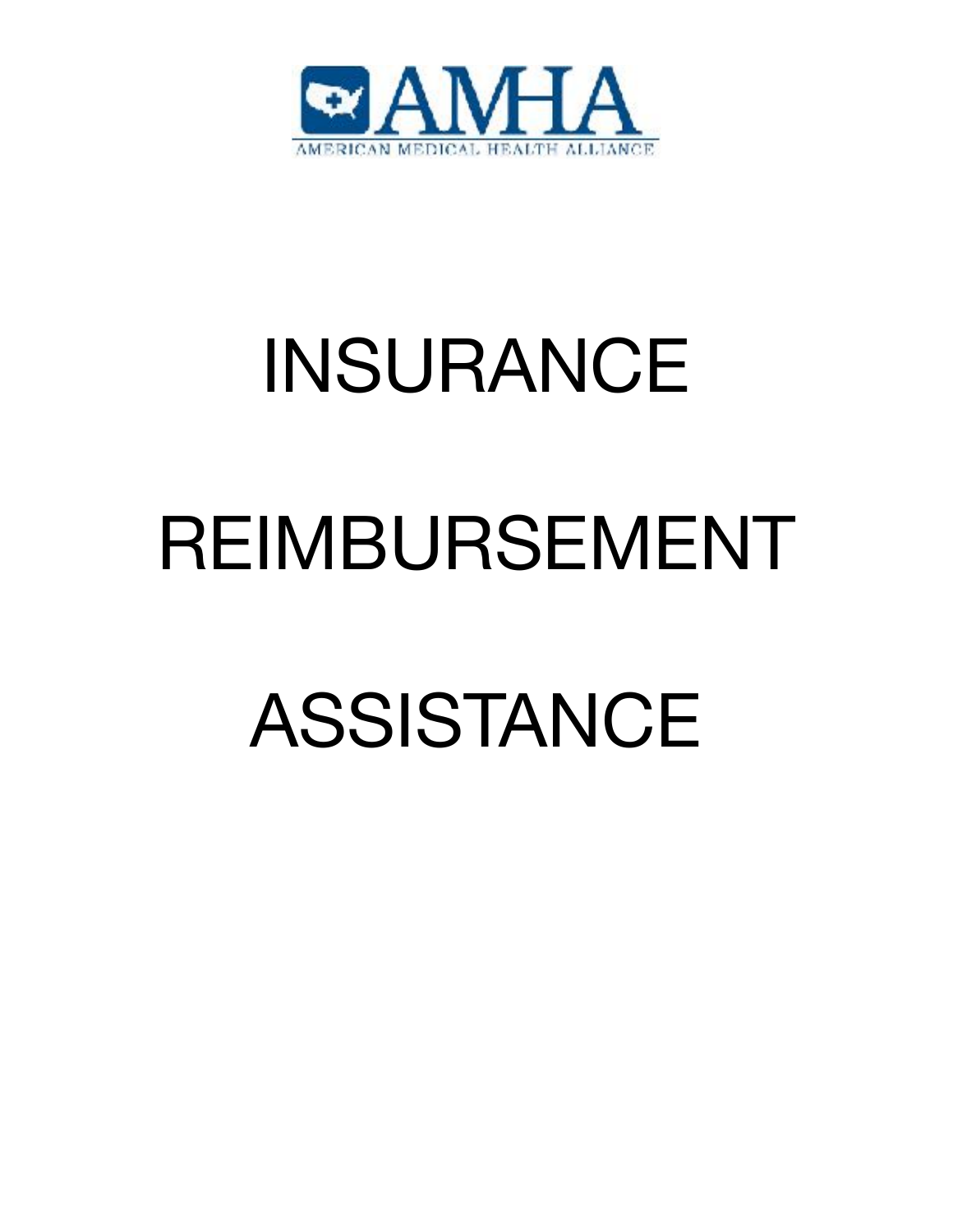

American Medical Health Alliance 11807 Westheimer Rd. #550-158 Houston, TX 77077 Office Line 281-580-1423 Fax Line 281-580-1453 E-mail: info@amhabilling.com Web: www.amhabilling.com

Dear Valued Customer:

Thank you for allowing American Medial Health Alliance (AMHA) to serve as your insurance reimbursement advocate. The purpose of this letter is to educate you as to how the whole process works. AMHA is here to help you better understand your "Out-of-Network" insurance benefits. Our FREE insurance evaluation includes a comprehensive overview of your insurance policy benefits. Although we cannot guarantee a successful outcome, AMHA will get a better understanding as to what your "Out-of-Network" coverage entails or its limitations. Call us today at (281) 580-1423 to take advantage of the FREE insurance evaluation.

#### AMHA helps you navigate the complex issues associated with the insurance claims process

Filing claims for non-participating alternative/holistic "Out-of-Network" providers is a complex process. Insurance companies are for-profit businesses that benefit when claims are submitted incorrectly. The claims process is very confusing and requires time, knowledge of coding, billing determination, preparation, and follow-up to secure a successful insurance reimbursement. Many patients struggle with their insurance companies simply because they do not understand the complex insurance claims process.

AMHA has been at the forefront of assisting patients who elect to receive care at alternative/holistic doctors and clinics. Protect yourself against submitting deficient claims, inaccurate information, and deceptive trade practices that could result in denials. AMHA is ready to use our experience to your strategic advantage. We offer the best in experience, proven results, and affordability with our billing service.

 Most billers only submit a small portion of the treatment expenses (doctor consultation or office visit). AMHA will evaluate every aspect of your care and identify all billable services. Traditionally we are able to identify 60%-75% (percentages vary per provider of care) of what you spend as billable services to your insurance carrier. The more you can identify as billable the greater your chances of a higher reimbursement from your insurance company. AMHA's services are truly an added value to the patient as we bill which typically allows us to collect more through our advocacy services.

 Upon receiving your initial paperwork AMHA will work diligently in evaluating your expenses and identifying what is billable. After doing so, AMHA will prepare your medical claims for processing in the appropriate format. AMHA will then submit your medical expenses for processing, follow-up on your medical bills through the reimbursement process so that you can concentrate on your medical care. If there is any pending paperwork, e.g., medical reports, billing statements, receipts, etc., AMHA will contact you and/or the facility for that information. Preparing the initial bills for submission can take 2 to 3 weeks. Preparing your claim professionally and in a compliant format is priority #1 to AMHA. We do not bill your entire stay at once but incrementally and usually a week's stay every couple of weeks. Please contact our office for an explanation as to why.

After submitting your medical claims, the processing takes approximately 4 to 6 weeks to finalize. Sometimes though it may take a few months because it is all dependent upon the rate at which insurance companies process claims. Within that time frame one of three things will happen:

- \*\*Your insurance claim is processed and paid
- \*\*Your insurance company will request more information (Medical Records, Letter of Medical Necessity, Etc.)
- \*\*Your insurance claim is denied. Should your claim be denied AMHA will submit an appeal on your behalf.

Dealing with insurance companies and their process is complicated and considering the financial commitment you have made toward your medical care, you deserve the best opportunity to recover as much back from them. With 18 years of experience serving as insurance reimbursement advocates AMHA is at the forefront of helping patients recoup monies for their medical expenses. AMHA strictly works on a contingency basis, if AMHA does NOT secure a successful insurance reimbursement for you, then you are not financially obligated to pay us for our service. Do not hesitate to contact us at (800) 221-0817 for a FREE insurance evaluation or with any questions or comments.

Sincerely,

Alexander Lopera Alexander Lopera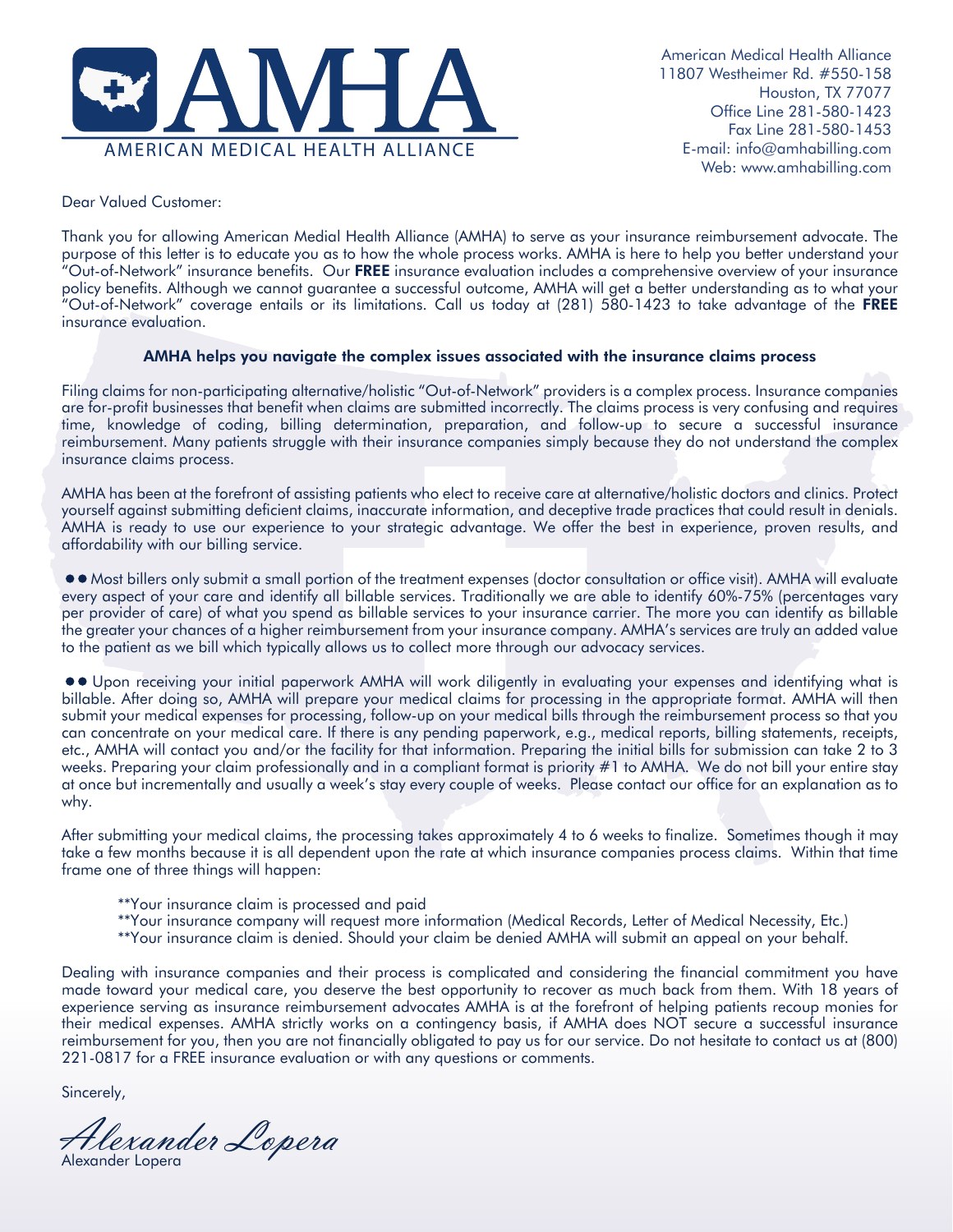

# NOTICE TO ALL PATIENTS REGARDING MEDICAL BILLING

One major concern of patients is the extent to which their healthcare coverage will pay for medical services. American medical Health Alliance (AMHA) are experts in preparing medical bills, submitting them, and serving as a third-party advocate for patients of alternative/integrative medical groups.

#### \* Some restrictions may apply as each insurance policy has different "Out-of-Network" coverage. Please contact AMHA for a FREE insurance benefit evaluation.

By initialing here you agree to pay AMHA \*(Initial) 20% (Contingency Rate) should AMHA successfully obtain a insurance reimbursement on your behalf. The contingency fee covers the organization of your medical expenses into the format recognized by insurance companies, the submission of your medical claims to your insurance company, and the follow up necessary to render a determination of coverage. The contingency fee of 20% is only paid based on what is collected and NOT what is billed. Should your insurance company not process and pay your medical claims you will NOT be responsible for any fee whatsoever.

You agree that none of AMHA parties makes any representations or warranties, expressed or implied, with respect to whether Patient shall receive medical procedure approval or payment from patient's insurer. AMHA parties do not guarantee payment of any or all medical procedures or insurer payment. AMHA is NOT responsible for the time your insurance company takes to process your medical claims. Typically processing can take 4 to 6 weeks although some insurance companies can take several months. AMHA makes NO guarantee as to how long your insurance company will take to finalize the processing of your medical claims.

You agree to indemnify and hold AMHA, its affiliates and subsidiaries and licensors, and the respective members, directors, officers, employees and agents of AMHA and its affiliates and subsidiaries and licensors (collectively, "AMHA Parties"), harmless from and against any and all claims, demands, causes of action, damages, liabilities, costs and expenses, arising out of or in connection with this Agreement. This Agreement shall be governed by and construed in accordance with the laws of the State of Texas, without regard to conflicts of law principles. You hereby consent to the jurisdiction of the courts of the County of Harris, State of Texas. This Agreement may be terminated for any reason by either party.

Should you have any questions, suggestions, or comments please call 281-580-1423. To authorize our company in filing your medical claim(s):

- Sign and date the authorization at the bottom of this page;
- Complete the opposite page by answering each applicable section; and,
- Return this form to your physician representative or you may mail it to the above address and/or fax to 281-580-1453

We look forward to assisting you. If you should have any questions, please feel free to call us at (832) 615-3531. For immediate transmission of documents, fax them to (832) 778-7090. You can also e-mail any of your concerns or questions directly at Globalbillingservice@mac.com

## SIGNATURE REQUIRED

I was treated at \_\_\_\_\_\_\_\_\_\_\_\_\_\_\_\_\_\_\_\_\_\_\_\_\_\_\_\_\_\_\_\_\_\_\_\_\_\_\_\_\_\_\_\_and I fully understand the above and hereby authorize AMHA to file health insurance claim(s) on my behalf. In signing this document, I (we) acknowledge that its content and effect have been fully explained and that all questions have been answered to my satisfaction.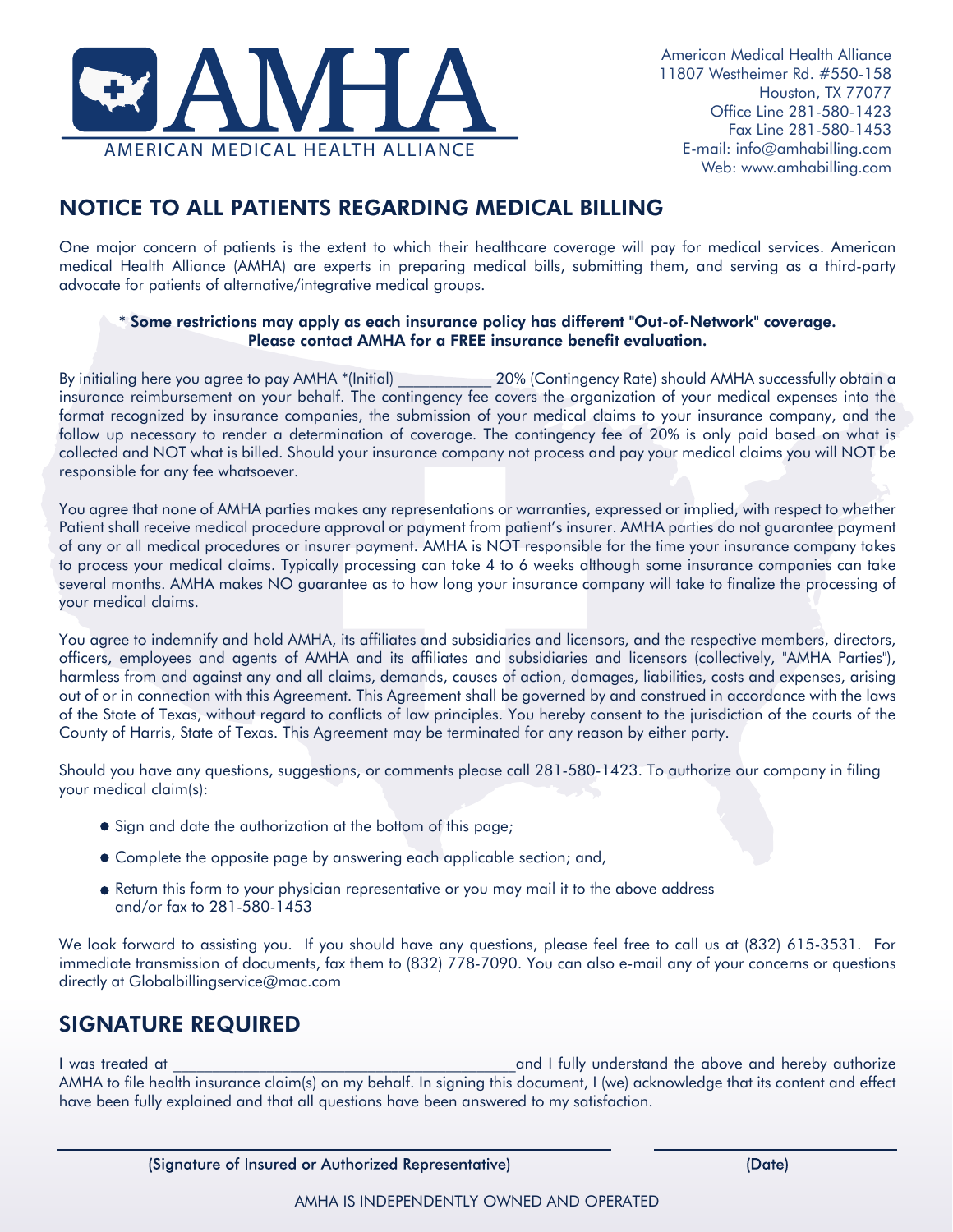

## SECTION A: PATIENT INFORMATION

| Patient's Date of Birth <u>_____________________________</u>                                        | Patient's Sex | <b>Marital Status</b>            |  |  |  |
|-----------------------------------------------------------------------------------------------------|---------------|----------------------------------|--|--|--|
| Patient Relationship to Policyholder ___________________                                            |               | Male Female Single Married Other |  |  |  |
| Self Spouse Child Other                                                                             |               |                                  |  |  |  |
| Person we may contact other than yourself                                                           |               |                                  |  |  |  |
| Have you been to another alternative/integrative provider, if so please list name and contact info: |               |                                  |  |  |  |

## SECTION B: PRIMARY INSURANCE INFORMATION

|                                                                                                                              |       |                       | Policyholder's DOB |  |  |
|------------------------------------------------------------------------------------------------------------------------------|-------|-----------------------|--------------------|--|--|
|                                                                                                                              |       |                       |                    |  |  |
|                                                                                                                              |       |                       |                    |  |  |
| City                                                                                                                         | State | Zip Code <b>Alact</b> | Phone              |  |  |
| SS#<br><u> 1980 - Johann Stoff, fransk konge en forsk politiker og det forskellige og det forskellige og det forskellige</u> |       | ID#                   |                    |  |  |
| <b>Employer Name</b>                                                                                                         |       |                       | Group $#$          |  |  |
| Name/ext. of insurance contact who has helped you process previous claims                                                    |       |                       |                    |  |  |

### SECTION C: SECONDARY INSURANCE INFORMATION

| Group Name / Employer:       |                    |          | Group $#$      |
|------------------------------|--------------------|----------|----------------|
| Name of Policyholder         | Policyholder's DOB |          |                |
| Name of Insurance Company    |                    |          |                |
| Address of Insurance Company |                    |          |                |
| City                         | State              | Zip Code | Phone          |
| SS#                          | ID#                |          | Group Name/No. |

Benefits quoted is not a guarantee of coverage or an authorization of payment. All medical services are subject to terms and conditions of the member's plan at the time services are rendered.